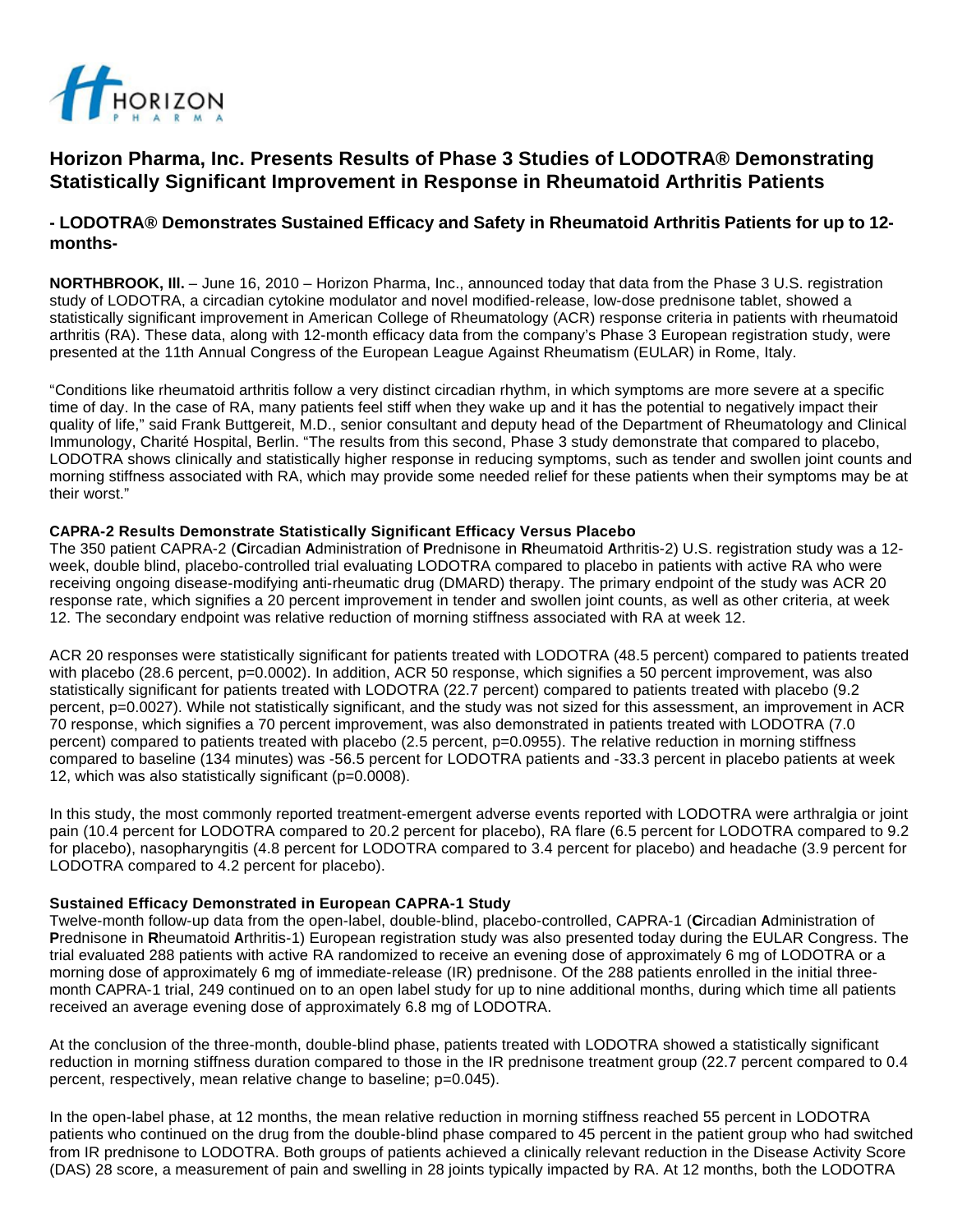group and the IR prednisone group who had subsequently received LODOTRA also showed a reduction in pain intensity by 11 and 13 mm, respectively on the 100mm-Visual Analog Scale (VAS), a tool used to measure the amount of pain a patient feels. In both groups, the median reduction in IL-6 levels was about 50 percent. ACR 20 response at the end of the 12 month study period was achieved by 37.5 percent and 37.4 percent of LODOTRA patients and IR prednisone patients who had switched to LODOTRA, respectively.

In the double-blind phase of the study, the most commonly reported treatment-emergent adverse events were: RA flare (7.6 percent for LODOTRA compared to 9.0 percent for IR prednisone), abdominal pain (3.5 percent for LODOTRA compared to 5.6 percent for IR prednisone), nasopharyngitis (2.8 percent for LODOTRA compared 5.6 percent for IR prednisone), headache (4.2 percent for LODOTRA, 2.8 percent for IR prednisone) and flushing (2.8 percent for LODOTRA compared to 4.2 percent for IR prednisone). In the open label phase, the most common adverse events reported were RA flare, flushing, upper respiratory tract infections, weight gain and back pain.

"The CAPRA-2 findings, along with the positive 12-month data from CAPRA-1, demonstrate that LODOTRA may be an important new option for patients who suffer from the symptoms related to RA," said Timothy P. Walbert, chairman, president and chief executive officer, Horizon Pharma. "We anticipate submitting a New Drug Application for LODOTRA for the treatment of the signs and symptoms of RA to the U.S. FDA later this year."

### **About Rheumatoid Arthritis**

Rheumatoid arthritis (RA) is a chronic, progressive and disabling autoimmune disorder in which the immune system attacks the joints and other tissues of the body, causing tissue damage including erosion and destruction of the joint surface, as well as inflammation and joint pain. Approximately 1.7 million patients are diagnosed and treated in the in the United States, with an equal number estimated in Europe.

The symptoms of RA include progressive immobility and pain, especially in the morning, with long-term sufferers experiencing continual joint destruction for the remainder of their life. Morning stiffness of the joints is a hallmark of RA. Morning stiffness, with a duration of at least one hour, has been adopted as a diagnostic criterion for the definition of RA by the American College of Rheumatology. Inflammation, soft tissue swelling, and the involvement of multiple joints (in particular the small joints in the hands and feet) are also common signs and symptoms that distinguish rheumatoid and other inflammatory arthritis.

# **About LODOTRA**

LODOTRA, a circadian cytokine modulator, is a novel modified release, low-dose prednisone tablet, first launched in Germany in April 2009 and currently marketed for the reduction in morning stiffness associated with RA. A European Phase 3 trial of LODOTRA RA was completed in 2006 and then the regulatory application was submitted to 15 Member States of the European Union using the Decentralized Procedure with Germany as Reference Member State. The procedure was completed in December 2008, resulting in the recommendation to grant an approval of LODOTRA for the treatment of RA and associated morning stiffness in the Reference Member State and the other 14 Concerned Member States, namely Austria, Belgium, Denmark, Finland, France, Italy, Luxembourg, the Netherlands, Norway, Poland, Portugal, Spain, Sweden, and the United Kingdom.

Merck KGaA holds marketing rights to LODOTRA in Germany and Austria and Mundipharma International holds marketing rights to LODOTRA for the rest of Europe.

The company has completed a Phase 3 trial for LODOTRA in the United States for the treatment of the signs and symptoms of RA. The company anticipates submitting a New Drug Application (NDA) for LODOTRA for the treatment of the signs and symptoms of RA to the U.S. Food and Drug Administration in the second half of 2010.

LODOTRA is also being investigated for the treatment of severe nocturnal asthma and polymyalgia rheumatica (PMR).

# **About Horizon Pharma**

Horizon Pharma, Inc. is a late-stage biopharmaceutical company focused on the development and commercialization of innovative medicines for pain-related diseases and chronic inflammation. Horizon's product portfolio includes innovative therapies in early- and late-stage development that are designed to improve the efficacy, safety and quality of life for patients with chronic pain and inflammation. Horizon's most advanced product is LODOTRA, a circadian cytokine modulator (CCM) for the treatment of the signs and symptoms of rheumatoid arthritis (RA), which has received a recommendation for granting of a national marketing authorization in certain Member States of the European Union. LODOTRA is already launched in Germany. The company's lead development stage product is HZT-501, a novel, proprietary fixed-dose tablet combining one of the most prescribed NSAIDs in the world, ibuprofen, with a high dose of the most potent H2 antagonist, famotidine, in a single pill. In two Phase 3 clinical studies (REDUCE-1 and REDUCE-2), HZT-501 was shown to significantly reduce the incidence of NSAIDinduced upper gastrointestinal (GI) ulcers in patients with mild-to-moderate pain and arthritis. The Company is financed by leading life-science investors Atlas Venture, Deutsche Bank AG, London, Essex Woodlands Healthcare Ventures, FirstMark Capital, Global Life Science Ventures, NGN Capital, Scale Ventures, Sutter Hill Ventures and TVM Capital.

For more information about the company and its products, please visit [www.horizonpharma.com](http://www.horizonpharma.com/).